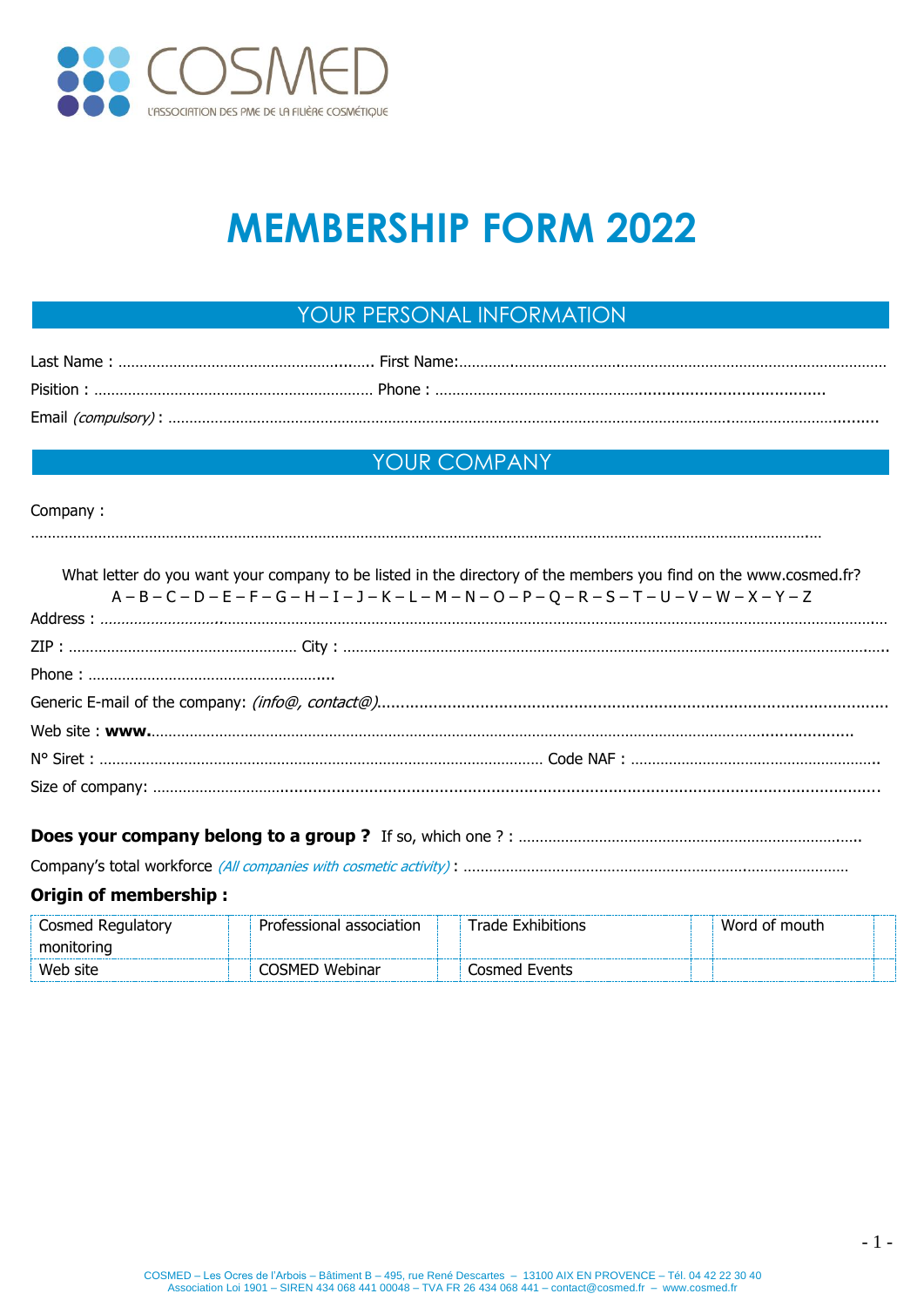

## YOUR ACTIVITY

## **What is the main activity of your company?** (Compulsory mention)

## **1 OWN BRAND**

□ Own brand

## **2 SOAP MAKERS**

 $\Box$  Soaps own brands  $\Box$  Soaps substractors

## **3 LABORATORIES**

 $\Box$  Assay and test

## **4 SUPPLIER**

| Ingredients Supplier |
|----------------------|
| Packaging Supplier   |

Laboratory machine

## **7 DISTRIBUTORS**

| $\Box$ Retail outlet |  |  |  |  |  |
|----------------------|--|--|--|--|--|
| $\Box$ other :       |  |  |  |  |  |

| <b>5 SUBCONTRATORS</b>     |
|----------------------------|
| Formulation Subcontractors |

- Manufacturing Subcontractors
- □ Packaging Subcontractors

#### **8 TRAINING**

**………………..**

## **6 CONSULTANTS**

| $\Box$ Regulatory consultant |  |  |  |  |  |  |  |
|------------------------------|--|--|--|--|--|--|--|
| $\Box$ Other :               |  |  |  |  |  |  |  |

Details of your activity: (optional mentions, information visible in your business profile on the www.cosmed.fr)

………………………………………………………………………………………………………………………………………………………………………………… . The contract of the contract of the contract of the contract of the contract of the contract of the contract of the contract of the contract of the contract of the contract of the contract of the contract of the contrac ………………………………………………………………………………………………………………………………………………………………………………… . The contract of the contract of the contract of the contract of the contract of the contract of the contract of the contract of the contract of the contract of the contract of the contract of the contract of the contrac ………………………………………………………………………………………………………………………………………………………………………………… ………………………………………………………………………………………………………………………………………………………………………………… ………………………………………………………………………………………………………………………………………………………………………………… ………………………………………………………………………………………………………………………………………………………………………………… …………………………………………………………………………………………………………………………………………………………………………………

## Indicate the brands you manufacture and/or sale

………………………………………………………………………………………………………………………………………………………………………………… ………………………………………………………………………………………………………………………………………………………………………………… …………………………………………………………………………………………………………………………………………………………